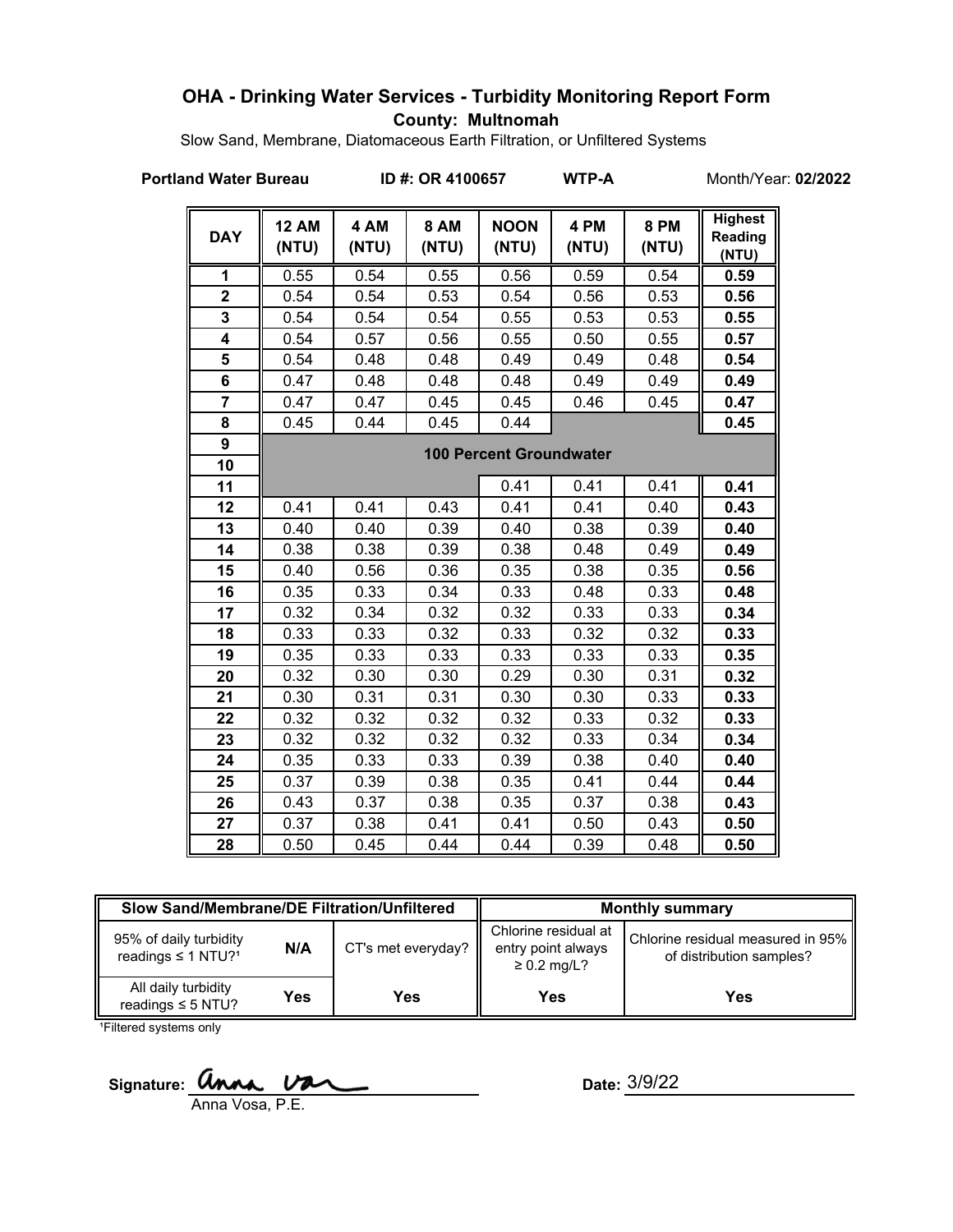# **OHA - Drinking Water Services**

### **Surface Water Quality Data Conduit 2**

**Portland Water Bureau ID#: OR 4100657 WTP-A Month/Year: 02/2022**

| Date /<br><b>Time</b> | Peak<br><b>Hourly</b><br><b>Flow</b> | <b>Minimum</b><br><b>Hourly</b><br><b>Average Free</b><br>Chlorine (C) | Contact   <br>Time (T) | <b>Actual</b><br><b>CT</b>     | <b>Temp</b>  | pH   | Req'd<br><b>CT</b> | CT Met?        | Min. Hourly<br><b>Average Total</b><br><b>Chlorine at</b><br><b>First User</b> |
|-----------------------|--------------------------------------|------------------------------------------------------------------------|------------------------|--------------------------------|--------------|------|--------------------|----------------|--------------------------------------------------------------------------------|
|                       | <b>MGD</b>                           | ppm or mg/L                                                            | min.                   | $C \times T$                   | $^{\circ}$ C |      | <b>Tables</b>      | Y/N            | ppm or mg/L                                                                    |
| 1/9                   | 23.49                                | 2.23                                                                   | 287.6                  | 641.2                          | 4.4          | 6.37 | 142.8              | Υ              | 2.19                                                                           |
| 2/11                  | 23.51                                | 2.23                                                                   | 287.5                  | 640.7                          | 4.4          | 6.37 | 143.3              | $\overline{Y}$ | 2.18                                                                           |
| 3/20                  | 23.93                                | 2.21                                                                   | 282.5                  | 624.1                          | 4.4          | 6.37 | 142.4              | $\overline{Y}$ | 2.14                                                                           |
| 4/7                   | 23.87                                | 1.86                                                                   | 282.7                  | 526.1                          | 4.4          | 6.37 | 138.4              | $\overline{Y}$ | 1.84                                                                           |
| 5/10                  | 24.62                                | 2.18                                                                   | 274.8                  | 600.2                          | 4.4          | 6.37 | 142.4              | $\overline{Y}$ | 2.14                                                                           |
| 6/7                   | 24.08                                | 2.23                                                                   | 280.7                  | 626.3                          | 4.5          | 6.45 | 145.5              | Y              | 2.19                                                                           |
| 7/5                   | 23.96                                | 2.23                                                                   | 282.3                  | 629.8                          | 4.5          | 6.45 | 145.2              | Y              | 2.19                                                                           |
| 8/7                   | 23.80                                | 2.23                                                                   | 284.0                  | 632.7                          | 4.5          | 6.45 | 145.5              | $\overline{Y}$ | 2.15                                                                           |
| $\overline{9}$        |                                      |                                                                        |                        | <b>100 Percent Groundwater</b> |              |      |                    |                |                                                                                |
| 10                    |                                      |                                                                        |                        |                                |              |      |                    |                |                                                                                |
| 11/14                 | 21.39                                | 1.71                                                                   | 313.2                  | 535.4                          | 4.7          | 6.47 | 136.5              | Y              | 1.66                                                                           |
| 12/14                 | 21.47                                | 2.21                                                                   | 312.7                  | 691.6                          | 4.8          | 6.41 | 139.6              | Y              | 2.20                                                                           |
| 13/8                  | 21.38                                | 2.21                                                                   | 314.3                  | 696.1                          | 4.7          | 6.43 | 141.3              | Y              | 2.20                                                                           |
| 14/19                 | 21.90                                | 2.23                                                                   | 307.3                  | 684.2                          | 4.7          | 6.44 | 142.6              | $\overline{Y}$ | 2.18                                                                           |
| 15/6                  | 21.85                                | 2.26                                                                   | 307.5                  | 696.2                          | 4.7          | 6.42 | 141.7              | Υ              | 2.21                                                                           |
| 16/16                 | 21.37                                | 2.29                                                                   | 314.4                  | 719.2                          | 4.7          | 6.47 | 144.6              | Y              | 1.93                                                                           |
| 17/7                  | 21.36                                | 2.24                                                                   | 314.5                  | 703.1                          | 4.7          | 6.45 | 142.0              | $\overline{Y}$ | 2.16                                                                           |
| 18/12                 | 21.30                                | 2.25                                                                   | 315.3                  | 709.9                          | 4.8          | 6.33 | 135.5              | $\overline{Y}$ | 2.22                                                                           |
| 19/16                 | 21.30                                | 2.24                                                                   | 315.3                  | 706.1                          | 4.9          | 6.45 | 139.7              | Y              | 2.19                                                                           |
| 20 / 20               | 21.49                                | 2.23                                                                   | 312.7                  | 698.0                          | 4.8          | 6.59 | 148.0              | $\overline{Y}$ | 2.17                                                                           |
| 21/13                 | 21.49                                | 2.22                                                                   | 312.7                  | 693.1                          | 4.8          | 6.60 | 148.7              | $\overline{Y}$ | 2.14                                                                           |
| 22/8                  | 21.33                                | 2.21                                                                   | 314.8                  | 695.7                          | 4.7          | 6.60 | 150.0              | Y              | 2.13                                                                           |
| 23/8                  | 21.18                                | 2.21                                                                   | 317.3                  | 702.1                          | 4.6          | 6.62 | 153.5              | $\overline{Y}$ | 2.21                                                                           |
| 24 / 12               | 20.74                                | 2.25                                                                   | 321.4                  | 722.1                          | 4.5          | 6.61 | 153.8              | Y              | 2.23                                                                           |
| 25/8                  | 20.74                                | 2.17                                                                   | 323.4                  | 701.9                          | 4.4          | 6.62 | 155.1              | Y              | 2.16                                                                           |
| 26/9                  | 20.73                                | 2.25                                                                   | 323.4                  | 729.3                          | 4.4          | 6.63 | 157.4              | Y              | 2.23                                                                           |
| 27 / 20               | 21.52                                | 2.23                                                                   | 309.0                  | 688.5                          | 4.5          | 6.56 | 151.4              | $\overline{Y}$ | 2.20                                                                           |
| 28 / 20               | 22.84                                | 2.18                                                                   | 294.9                  | 642.4                          | 4.4          | 6.55 | 150.8              | Y              | 2.15                                                                           |

#### **Notes for Conduit 2 (C2):**

Febrary 1 to 28, 2022: Conduit 2 out of service from Headworks to Hudsons Intertie; Conduit 4 feeding Conduit 2 at Hudsons Intertie, Conduit 2 in service from Hudsons through Lusted and on to town (except between 2/8 12:00 and 2/11 10:00 during which groundwater was in use and no flow from Conduit 2 was provided).

Signature: **UNMA.** UNMA USA COMPOSED AT Date:

Date:  $3/9/22$ 

Anna Vosa, P.E., Water Quality Engineer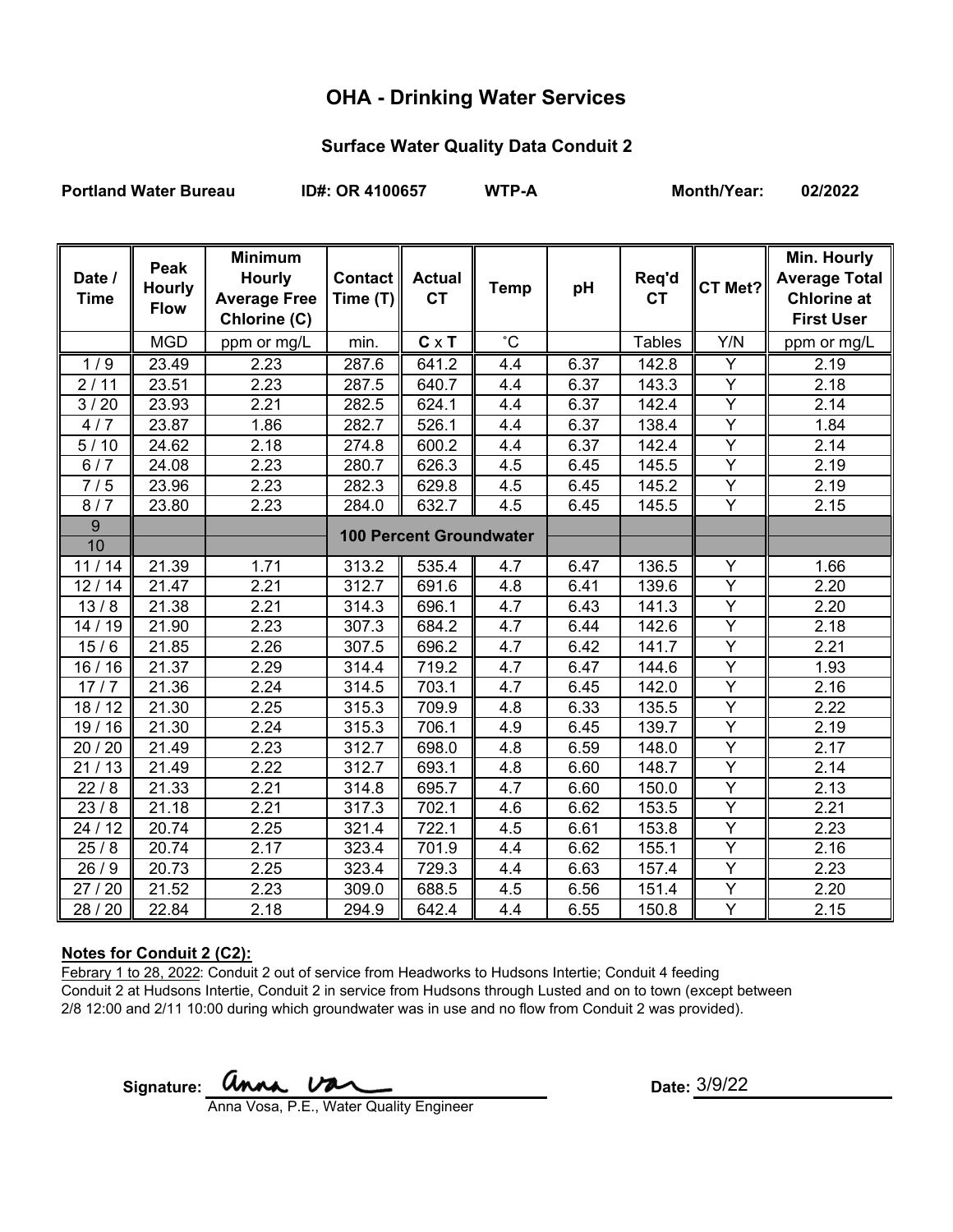# **OHA - Drinking Water Services**

### **Surface Water Quality Data Conduit 3**

Portland Water Bureau **ID#: OR 4100657** WTP-A Month/Year: 02/2022

| Date /<br><b>Time</b> | Peak<br><b>Hourly</b><br><b>Flow</b> | <b>Minimum</b><br><b>Hourly</b><br><b>Average Free</b><br>Chlorine (C) | Contact   <br>Time (T) | <b>Actual</b><br><b>CT</b>     | <b>Temp</b> | pH   | Req'd<br><b>CT</b> | CT Met?        | Min. Hourly<br><b>Average Total</b><br><b>Chlorine at</b><br><b>First User</b> |
|-----------------------|--------------------------------------|------------------------------------------------------------------------|------------------------|--------------------------------|-------------|------|--------------------|----------------|--------------------------------------------------------------------------------|
|                       | <b>MGD</b>                           | ppm or mg/L                                                            | min.                   | $C \times T$                   | $^{\circ}C$ |      | <b>Tables</b>      | Y/N            | ppm or mg/L                                                                    |
| 1/14                  | 29.95                                | 2.18                                                                   | 328.2                  | 717.1                          | 4.4         | 6.37 | 142.3              | Y              | 2.14                                                                           |
| 2/10                  | 29.96                                | 2.20                                                                   | 328.2                  | 722.4                          | 4.4         | 6.39 | 143.9              | $\overline{Y}$ | 2.15                                                                           |
| 3/21                  | 30.43                                | 2.18                                                                   | 323.2                  | 705.6                          | 4.4         | 6.36 | 141.7              | Y              | 2.14                                                                           |
| 4/3                   | 30.44                                | 1.63                                                                   | 323.1                  | 525.2                          | 4.4         | 6.37 | 134.3              | $\overline{Y}$ | 2.12                                                                           |
| 5/11                  | 31.22                                | 2.22                                                                   | 314.9                  | 698.4                          | 4.4         | 6.36 | 142.3              | $\overline{Y}$ | 2.18                                                                           |
| 6/7                   | 30.63                                | 2.21                                                                   | 321.1                  | 708.5                          | 4.5         | 6.46 | 145.5              | Y              | 2.18                                                                           |
| 7/1                   | 30.49                                | 2.23                                                                   | 322.8                  | 719.7                          | 4.5         | 6.45 | 145.3              | $\overline{Y}$ | 2.20                                                                           |
| 8/5                   | 30.31                                | 2.22                                                                   | 324.6                  | 720.3                          | 4.5         | 6.46 | 145.5              | $\overline{Y}$ | 2.14                                                                           |
| $9\,$                 |                                      |                                                                        |                        | <b>100 Percent Groundwater</b> |             |      |                    |                |                                                                                |
| 10                    |                                      |                                                                        |                        |                                |             |      |                    |                |                                                                                |
| 11/19                 | 31.84                                | 1.68                                                                   | 308.8                  | 518.7                          | 4.7         | 6.50 | 138.8              | Y              | 1.61                                                                           |
| 12/23                 | 36.58                                | 2.19                                                                   | 269.1                  | 589.2                          | 4.8         | 6.52 | 144.2              | Y              | 2.10                                                                           |
| 13/3                  | 36.61                                | 2.21                                                                   | 268.6                  | 593.2                          | 4.7         | 6.53 | 146.0              | Y              | 2.15                                                                           |
| 14/18                 | 37.41                                | 2.22                                                                   | 262.9                  | 583.6                          | 4.7         | 6.51 | 145.7              | $\overline{Y}$ | 2.16                                                                           |
| 15/1                  | 37.45                                | 2.22                                                                   | 262.9                  | 583.1                          | 4.7         | 6.55 | 147.9              | Y              | 2.23                                                                           |
| 16/5                  | 36.60                                | 1.78                                                                   | 268.7                  | 477.4                          | 4.7         | 6.58 | 143.6              | $\overline{Y}$ | 2.02                                                                           |
| 17/5                  | 36.56                                | 2.19                                                                   | 268.9                  | 588.6                          | 4.7         | 6.56 | 146.8              | $\overline{Y}$ | 2.23                                                                           |
| 18/4                  | 36.49                                | 2.17                                                                   | 269.5                  | 585.6                          | 4.8         | 6.56 | 145.6              | $\overline{Y}$ | 2.21                                                                           |
| 19/16                 | 36.59                                | 2.17                                                                   | 268.8                  | 583.3                          | 4.9         | 6.57 | 145.1              | Y              | 2.19                                                                           |
| 20/17                 | 36.86                                | 2.21                                                                   | 266.7                  | 590.0                          | 4.8         | 6.59 | 147.7              | $\overline{Y}$ | 2.20                                                                           |
| 21/20                 | 36.87                                | 2.15                                                                   | 266.6                  | 572.8                          | 4.8         | 6.58 | 146.7              | Y              | 2.18                                                                           |
| 22/4                  | 42.05                                | 2.20                                                                   | 233.9                  | 515.4                          | 4.7         | 6.59 | 149.0              | $\overline{Y}$ | 2.17                                                                           |
| 23/5                  | 41.71                                | 2.19                                                                   | 235.8                  | 516.0                          | 4.6         | 6.61 | 152.4              | $\overline{Y}$ | 2.21                                                                           |
| 24/0                  | 36.22                                | 2.21                                                                   | 271.9                  | 600.2                          | 4.5         | 6.61 | 153.1              | $\overline{Y}$ | 2.22                                                                           |
| 25/5                  | 35.91                                | 2.14                                                                   | 274.0                  | 587.4                          | 4.4         | 6.62 | 154.5              | $\overline{Y}$ | 2.15                                                                           |
| 26/2                  | 35.88                                | 2.21                                                                   | 274.2                  | 606.0                          | 4.4         | 6.62 | 156.2              | Y              | 2.22                                                                           |
| 27/23                 | 37.64                                | 2.20                                                                   | 261.3                  | 576.0                          | 4.5         | 6.54 | 150.0              | $\overline{Y}$ | 2.20                                                                           |
| 28/5                  | 38.36                                | 2.12                                                                   | 256.1                  | 543.4                          | 4.4         | 6.56 | 150.7              | Y              | 2.08                                                                           |

### **Notes for Conduit 3 (C3):**

February 1 to 28, 2022: Conduit 3 in service from Headworks through Lusted and on to town (except between 2/8 12:00 and 2/11 10:00 during which groundwater was in use and no flow from Conduit 3 was provided).

Signature: **UNMA.** UNMA USA COMPOSED AT Date:

Date:  $3/9/22$ 

Anna Vosa, P.E., Water Quality Engineer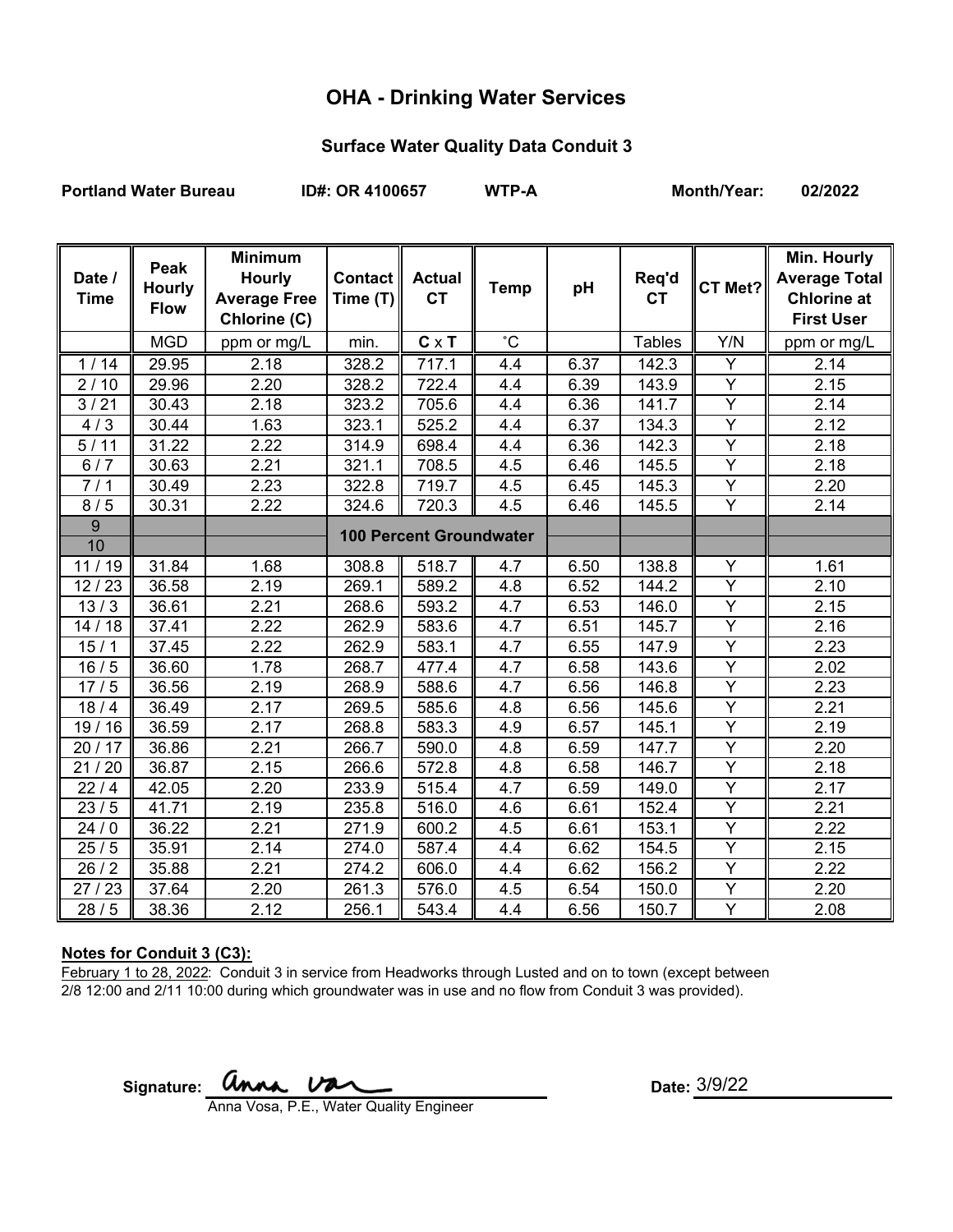# **OHA - Drinking Water Services**

### **Surface Water Quality Data Conduit 4**

**Portland Water Bureau ID#: OR 4100657 WTP-A Month/Year: 02/2022**

| Date /<br><b>Time</b> | Peak<br><b>Hourly</b><br><b>Flow</b> | <b>Minimum</b><br><b>Hourly</b><br><b>Average Free</b><br>Chlorine (C) | Contact   <br>Time (T) | <b>Actual</b><br><b>CT</b>     | <b>Temp</b>  | pH   | Req'd<br><b>CT</b> | CT Met?        | Min. Hourly<br><b>Average Total</b><br><b>Chlorine at</b><br><b>First User</b> |
|-----------------------|--------------------------------------|------------------------------------------------------------------------|------------------------|--------------------------------|--------------|------|--------------------|----------------|--------------------------------------------------------------------------------|
|                       | <b>MGD</b>                           | ppm or mg/L                                                            | min.                   | $C \times T$                   | $^{\circ}$ C |      | <b>Tables</b>      | Y/N            | ppm or mg/L                                                                    |
| 1/12                  | 23.50                                | 2.21                                                                   | 345.1                  | 764.3                          | 4.4          | 6.36 | 142.5              | Y              | 2.20                                                                           |
| 2/12                  | 23.48                                | 2.21                                                                   | 345.2                  | 764.1                          | 4.4          | 6.36 | 142.5              | Y              | 2.19                                                                           |
| 3/19                  | 23.84                                | 2.21                                                                   | 339.6                  | 749.8                          | 4.4          | 6.35 | 141.3              | Y              | 2.15                                                                           |
| 4/5                   | 23.82                                | 1.69                                                                   | 339.7                  | 575.2                          | 4.4          | 6.34 | 134.5              | $\overline{Y}$ | 1.85                                                                           |
| 5/12                  | 24.39                                | 2.17                                                                   | 331.0                  | 717.6                          | 4.4          | 6.42 | 144.8              | $\overline{Y}$ | 2.15                                                                           |
| 6/7                   | 24.00                                | 2.22                                                                   | 337.3                  | 748.8                          | 4.5          | 6.43 | 144.4              | Υ              | 2.18                                                                           |
| 7/8                   | 23.88                                | $\overline{2.23}$                                                      | 339.3                  | 755.5                          | 4.5          | 6.43 | 144.5              | $\overline{Y}$ | 2.17                                                                           |
| 8/7                   | 23.76                                | 2.23                                                                   | 341.1                  | 759.6                          | 4.5          | 6.43 | 144.5              | Y              | 2.10                                                                           |
| 9                     |                                      |                                                                        |                        | <b>100 Percent Groundwater</b> |              |      |                    |                |                                                                                |
| 10                    |                                      |                                                                        |                        |                                |              |      |                    |                |                                                                                |
| 11/14                 | 21.68                                | 0.86                                                                   | 374.2                  | 321.9                          | 4.7          | 6.37 | 133.7              | Y              | 0.74                                                                           |
| 12/8                  | 21.79                                | 2.20                                                                   | 373.4                  | 820.0                          | 4.8          | 6.46 | 141.4              | Y              | 2.16                                                                           |
| 13/8                  | 21.73                                | 2.18                                                                   | 374.9                  | 817.6                          | 4.7          | 6.52 | 144.8              | Y              | 2.14                                                                           |
| 14/17                 | 22.10                                | 2.18                                                                   | 367.6                  | 802.6                          | 4.7          | 6.51 | 144.8              | $\overline{Y}$ | 2.15                                                                           |
| 15/5                  | 22.14                                | 2.22                                                                   | 367.3                  | 817.0                          | 4.7          | 6.54 | 147.1              | Y              | 2.18                                                                           |
| 16/8                  | 21.69                                | 2.24                                                                   | 375.3                  | 842.4                          | 4.7          | 6.46 | 143.5              | Y              | 1.98                                                                           |
| 17/5                  | 21.69                                | 2.20                                                                   | 375.3                  | 824.6                          | 4.7          | 6.53 | 145.5              | Y              | 2.19                                                                           |
| 18/7                  | 21.64                                | 2.21                                                                   | 376.2                  | 830.9                          | 4.8          | 6.53 | 144.3              | $\overline{Y}$ | 2.18                                                                           |
| 19/11                 | 21.67                                | 2.22                                                                   | 376.0                  | 834.2                          | 4.9          | 6.53 | 143.1              | $\overline{Y}$ | 2.17                                                                           |
| 20/16                 | 21.79                                | 2.22                                                                   | 373.4                  | 827.4                          | 4.8          | 6.58 | 147.0              | $\overline{Y}$ | 2.16                                                                           |
| 21/20                 | 21.81                                | 2.20                                                                   | 373.2                  | 822.7                          | 4.8          | 6.57 | 146.9              | $\overline{Y}$ | 2.15                                                                           |
| 22/6                  | 21.67                                | 2.19                                                                   | 375.6                  | 822.9                          | 4.7          | 6.58 | 148.4              | Y              | 2.15                                                                           |
| 23/5                  | 21.57                                | 2.20                                                                   | 378.1                  | 832.5                          | 4.6          | 6.60 | 152.1              | Y              | 2.18                                                                           |
| 24/5                  | 21.21                                | 2.23                                                                   | 382.9                  | 852.8                          | 4.5          | 6.59 | 152.2              | Y              | 2.20                                                                           |
| 25/17                 | 21.19                                | 2.15                                                                   | 385.0                  | 827.3                          | 4.4          | 6.61 | 154.4              | Y              | 2.16                                                                           |
| 26 / 19               | 21.22                                | 2.24                                                                   | 384.8                  | 860.3                          | 4.4          | 6.52 | 150.5              | Y              | 2.21                                                                           |
| 27/20                 | 21.82                                | 2.21                                                                   | 369.6                  | 817.3                          | 4.5          | 6.51 | 148.6              | Y              | 2.18                                                                           |
| 28/16                 | 22.95                                | 2.16                                                                   | 353.4                  | 761.6                          | 4.4          | 6.52 | 148.6              | Y              | 2.14                                                                           |

#### **Notes for Conduit 4 (C4):**

February 1 to 28, 2022: Conduit 4 in service from Hudsons Intertie through Lusted and on to town; Conduit 4 feeding Conduit 2 at Hudsons Intertie (except between 2/8 12:00 and 2/11 10:00 during which groundwater was in use and no flow from Conduit 4 was provided).

Signature: **UNAA.** UAA UARCOMENTER Date:

3/9/22

Anna Vosa, P.E., Water Quality Engineer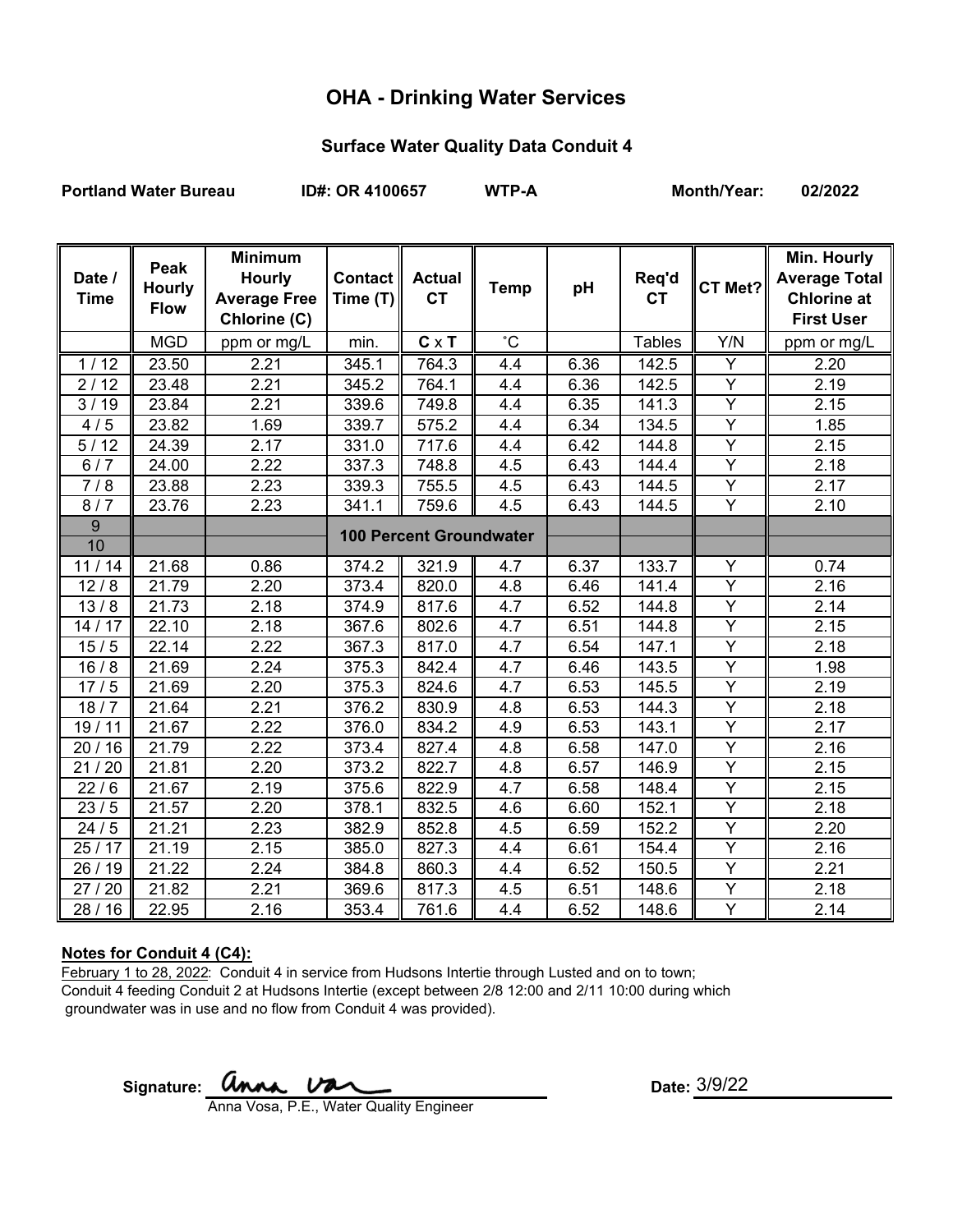

Mingus Mapps, Commissioner Gabriel Solmer, Administrator

1120 SW 5th Avenue, Room 600 Portland, Oregon 97204-1926 Information: 503-823-7404 www.portlandoregon.gov/water



WQ 0.10.1.1

- **DATE:** March 9, 2022
- **TO:** Oregon Health Authority Drinking Water Services
- **FROM:** Anna Vosa, P.E. Water Quality Engineer

#### **SUBJECT: Monthly Report for February 2022 Surface Water Treatment Rule PWS # OR 4100657**

This monthly report includes the following information:

| <b>Description</b>                             | <b>Number of Pages</b>                            |
|------------------------------------------------|---------------------------------------------------|
| <b>Transmittal Memorandum</b>                  | page                                              |
| Raw water turbidity data (OHA form)            | page                                              |
| Raw water coliform data (OHA form)             | page                                              |
| CT reports for conduits 2, 3, and 4 (OHA form) | 3 pages                                           |
| Transmitted                                    | Total of 6 pages, including this transmittal memo |

#### **Remarks:**

Portland Water Bureau (PWB) initially disinfects using free chlorine added to three individual conduits. There are two active conduit interties (Larsons and Hudsons) between chlorination at Headworks and the secondary treatment plant (chloramination and pH adjustment) at Lusted Hill. These potentially divide the conduits into three segments since water can be diverted between conduits at the interties.

Per OHA request, to calculate CT for each of the three individual conduits PWB uses the daily maximum hourly average individual conduit flow rates for each conduit segment and the daily minimum hourly average free chlorine concentrations from the Lusted Inlet free chlorine analyzers.

In February 2022, there was period of 100% groundwater use from February 8 at 12:00 PM to February 11 at 10:00 AM, in anticipation of staff shortages resulting from contract negotiations with represented City of Portland employees. The transition back to 100% surface water occurred over approximately a three-hour period between 10:00 AM and 1:00 PM on February 11, 2022.

Please contact me at 503-823-7598 if additional information is required.